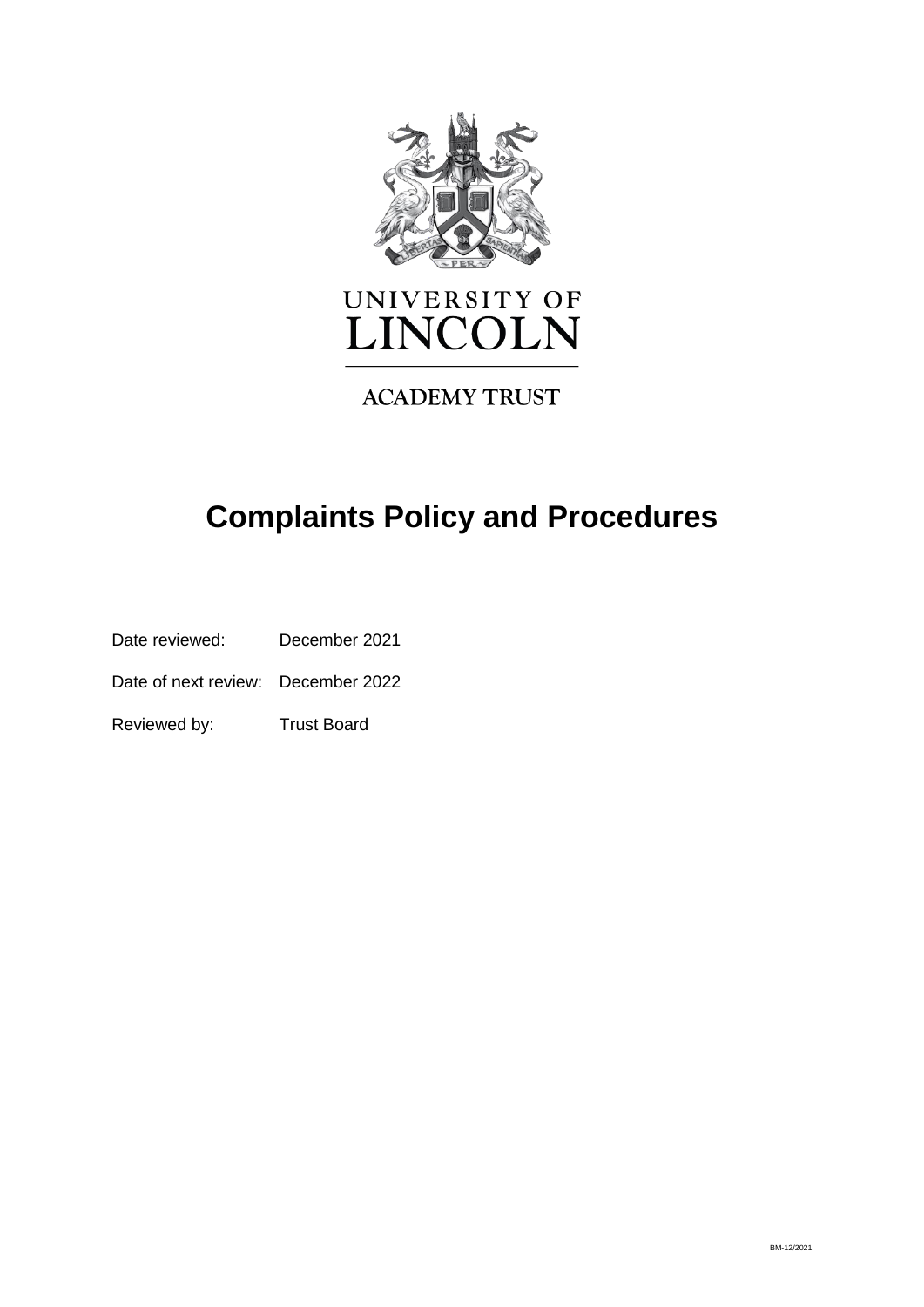#### **1. Introduction**

**University of Lincoln Academy Trust (UoLAT, referred to hereafter as the "Trust") takes very seriously any concern or complaint about the education or other services we provide or about the conduct of our staff. We believe that by addressing concerns at the earliest possible stage it allows us to improve relationships, enhance learning, prevent issues escalating and reduce the number of formal complaints we receive.**

Legally, all schools, academies and Trusts must have a complaints policy that deals with the handling of complaints from the parents/carers of children and young people in academies. This policy and procedures meets the standards set out in th[e Education \(Independent School](https://www.legislation.gov.uk/uksi/2014/3283/schedule/made)  [Standards\) \(England\) Regulations](https://www.legislation.gov.uk/uksi/2014/3283/schedule/made) 2014 Schedule 1, Part 7, and the Education and Skills Funding Agency (ESFA) guidance.

Our definition of a concern is "an expression of serious worry or doubt made about any aspect of the Academy or Trust".

Our definition of a complaint is "an expression of dissatisfaction made in writing about the standard of service, actions or lack of action by the Academy or Trust affecting an individual or group".

In order to help parents/carers understand our Complaints Policy and Procedures, we have defined two phases: Phase 1 (a concern) and Phase 2 (a complaint).

If a **concern** is expressed, we will try to resolve it using the procedure set out in **Phase 1** below ("Dealing with concerns"). It is expected that most issues will be resolved at this level. Although this phase is informal, parents/carers will receive clear feedback and resolution of the issue and action taken. However, it is not the policy of the Trust to make public any actions being taken against its staff.

If a **complaint** is made in writing, and the Academy/Trust considers it to be more than a concern, it will be addressed using the procedure set out in **Phase 2** below ("Making a formal complaint"). Parents/carers will be informed that the complaint is being dealt with under this process.

The Trust would, in most cases, expect a concern or complaint to be dealt with in an informal manner between staff in the appropriate Academy and the parent/carer. The Trust's policy is that the Principal of an Academy only investigates very serious cases, although they would be aware, through the management processes within each Academy, of every case. The Department for Education (DfE) guidance gives the Trust discretion to consider a complaint though the informal route; and it can also, after due consideration, re-classify a complaint as a concern. If a parent/carer has difficulty putting a complaint in writing, the Academy/Trust will help.

The Complaints Policy will be used to consider any complaint about an Academy or the Trust, except those which relate to the following areas, which have their own statutory procedures: Admissions, Exclusion of pupils, Special Education provision externally funded (for example by the local authority) and Child Protection Allegations. The Complaints Policy does not cover complaints that are, or have been, the subject of legal proceedings, or complaints being considered by the Secretary of State for Education under any statutory power.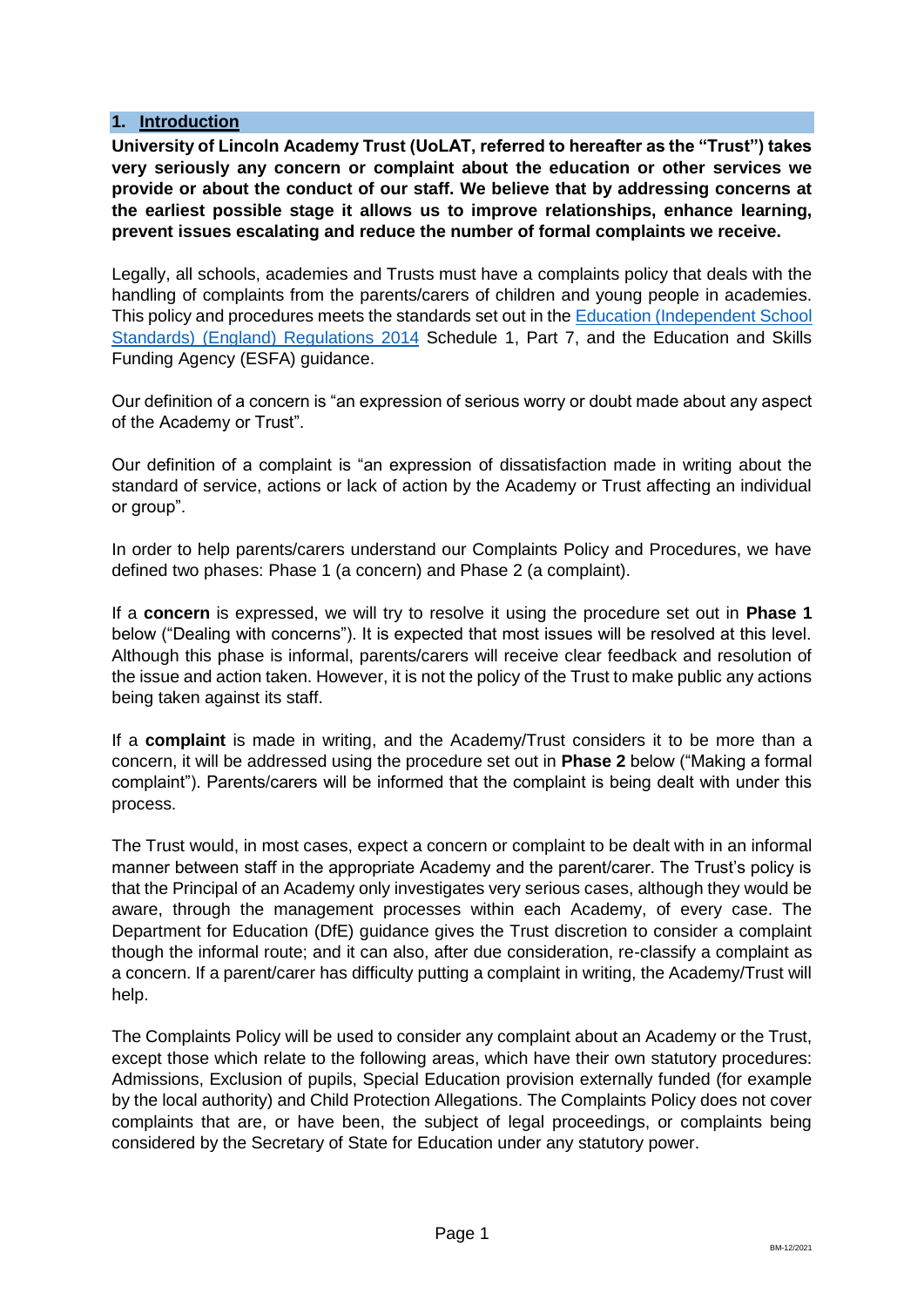The Trust has delegated powers for dealing with concerns and complaints about individual academies, except in two specific cases:

- a) If a complaint is made about the Principal of an Academy, that complaint should be addressed to the Chief Executive Officer of the Trust (referred to hereafter as the "CEO") c/o The Vice Chancellor's Office, University of Lincoln, Brayford Pool, Lincoln, LN6 7TS. The CEO will decide how best to investigate the complaint.
- b) If a complaint is made against the Trust, that complaint should be addressed to the Chair of the Trust c/o The Vice Chancellor's Office, University of Lincoln, Brayford Pool, Lincoln, LN6 7TS. The Chair will determine how best to investigate the complaint.

Where all routes within the Academy and Trust have been exhausted, a complainant has the right to refer a complaint to the Department for Education (DfE), Ofsted or the Education and Skills Funding Agency (ESFA). The Chair of the Trust and/or CEO will be prepared to meet the complainant before a referral. If a complainant refers a complaint to any external body, the Academy/Trust is likely to stay or suspend any investigation and will await the outcome from the appropriate body. The complainant will be informed of any action to stay or suspend the complaint. If the matter is raised with the Local Authority Designated Officer (LADO) for safeguarding, the Academy/Trust will follow their advice regarding any investigation. The Trust will normally accept the findings of these other organisations. If it does not, it will set out the reasons, and will then continue the investigation. In such cases, the timescale will be dependent on the time taken by the external bodies to resolve the complaint.

# **2. Principles for dealing with concerns and complaints**

The Trust will:

- Take all concerns and complaints seriously and deal with them as quickly as possible, ensuring their parents/carers are kept informed of the progress.
- Attempt to resolve concerns by informal means without the need to use the formal Complaints Procedure.
- Deal with concerns or complaints in an impartial and non-adversarial manner, being fair, open and honest at all times.
- Seek to resolve any concern or complaint through dialogue and mutual understanding and, wherever possible, put the interests of the child or young person above all other issues.
- Provide sufficient opportunity for any concern or complaint to be fully discussed with all parties, and then resolved.
- Ensure a full and fair investigation of a complaint is undertaken by a person who has not been directly involved in the matter.
- Address all the points at issue and provide an effective response and appropriate redress, where necessary.
- Respect people's desire for confidentiality.
- Use the outcome of a complaint to reflect on the services provided by the Academy/Trust so that, if necessary, they can be improved.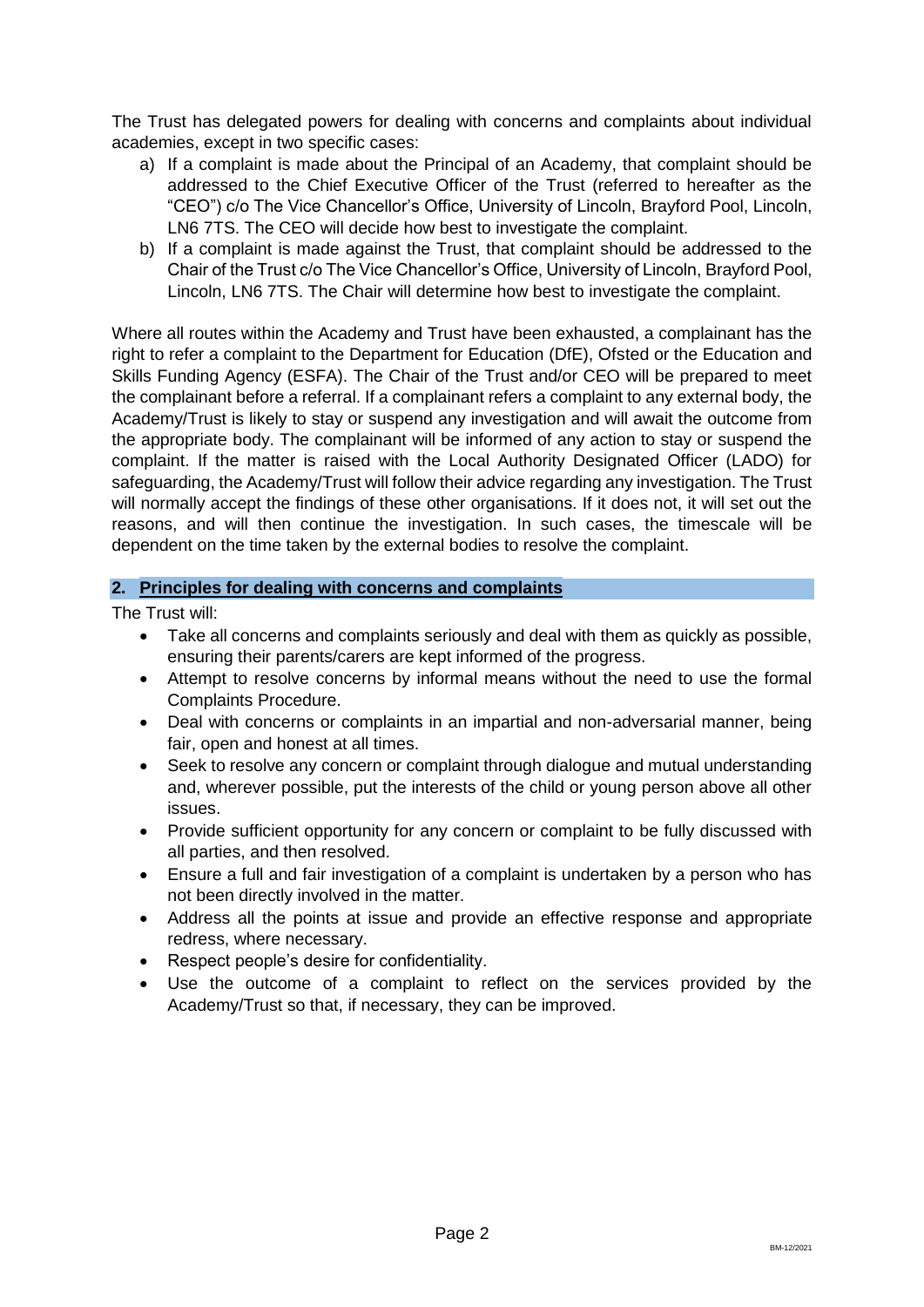#### **3. Phase 1 – Dealing with concerns**

We recognise that parents and carers will, from time to time, have normal and legitimate concerns about the progress, achievement, behaviour or welfare of their child, or about other matters connected with the Academy. We encourage parents and carers to make those concerns known to the relevant member of staff so that they can be addressed in partnership with the Academy. Almost invariably, the sooner such concerns are raised, the easier it is for an appropriate resolution to be found. The Academy will consider this an informal stage for addressing the concern.

A concern, worry or complaint may be raised with any member of staff. For parents/carers, this would normally be the child's tutor, teacher or Head of Year (or equivalent); for others, this would normally be the Principal or Vice Principal of the Academy. That person will try to resolve the matter or will refer it to the appropriate person. Many concerns are resolved immediately but, if this is not possible, a member of staff will respond within five working days (hereafter working days refers to the days when an Academy is open for pupils to attend).

The member of staff will make a written record of the concern that was raised and the date on which it was received. If the matter cannot be resolved within five working days, the person raising the concern will be informed why; this will usually be because of exceptional circumstances, such as the absence of a member of staff. Following our response, if the matter is not pursued further by the parent/carer within ten working days, the Academy/Trust will consider the matter resolved.

In the event that the person raising a concern is not satisfied and feels that the informal approach has been exhausted, they will be advised to make a formal complaint using the Complaint Form at the end of this policy.

#### **4. Phase 2 – Making a formal complaint**

**The Trust expects that every attempt will be made to resolve a case informally before embarking upon a formal complaints process.**

A formal complaint should be brought to the attention of the Academy as soon as possible after the informal process has been thoroughly exhausted. A complaint made more than three months after the incident in question will not be considered, except in exceptional circumstances and at the discretion of the CEO.

A complaint must be made in writing using the Complaint Form at the end of this policy, a copy will be provided by the Academy. A letter may be attached if additional information is considered necessary. If the complainant has difficulty in completing the Complaints Form, the Trust will provide assistance. Anonymous complaints will not be investigated, except in exceptional circumstances. (These circumstances would include serious concerns such as child protection issues or bullying allegations, where the Academy is either required to involve appropriate external agencies or conduct its own review to establish if there is corroborative evidence which might trigger a formal investigation).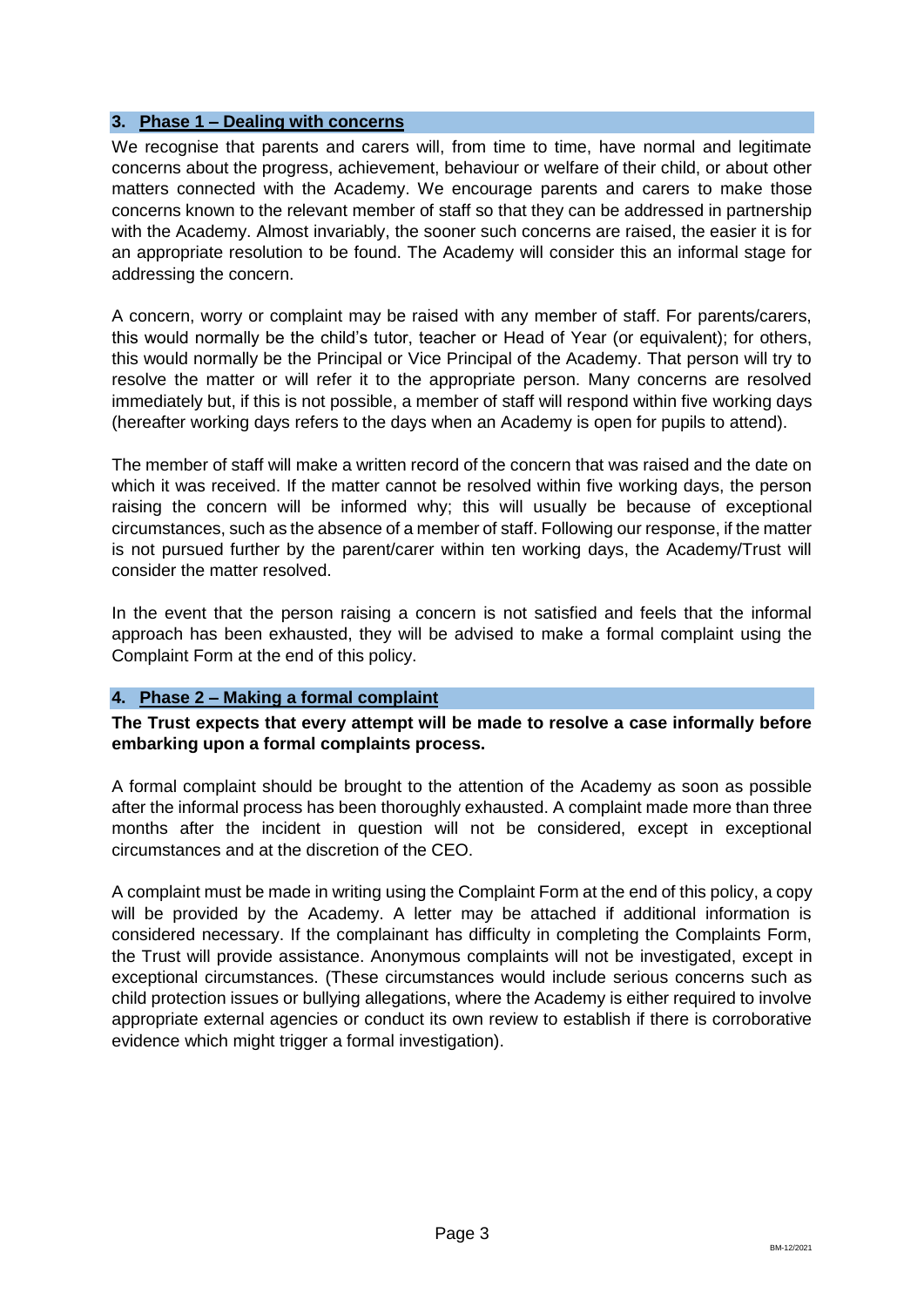### **Formal Complaints Procedure - Stage 1**

- The complainant completes the Complaints Form, attaching any additional information if they wish, and sends it to the Principal of the Academy.
- The Principal acknowledges receipt.
- The member of staff commissioned by the Principal to carry out the internal investigation, or the Principal him/herself, must seek a face-to-face meeting with the complainant to try to resolve the matter.
- The Principal comes to a conclusion based on the evidence.
- The Principal writes to the complainant with the outcome within twenty working days. The Principal may choose to ask to see the complainant or speak to the complainant by telephone about their conclusion prior to the letter being sent. This must be done within the twenty working days. If the complaint is complex, or key people were absent, an extension beyond twenty days may be required; in such cases, the complainant will be notified of any delay beyond the twenty working days, with reasons.

Where the complaint refers to the Principal, the complainant completes the Complaints Form, attaching any additional information if they wish, and sends it to the CEO. The CEO will follow the Stage 2 procedure set out below. If the complainant is dissatisfied with the outcome of the CEO's investigation and can give clear reasons for their dissatisfaction within fifteen working days of receiving the outcome, they can request that the complaint move directly to Stage 3.

If a complainant wishes to bring a complaint against the CEO, following the inability to resolve the matter with the CEO, the complainant should write to the Chair of the Trust. The Chair will determine how best to handle the matter and may decide to establish a panel to determine the outcome.

#### **Formal Complaints Procedure - Stage 2**

- If the complainant is not satisfied with the outcome of Stage 1, they may request that the CEO consider the complaint. Such a request should be in writing to the Trust's head office.
- The CEO acknowledges receipt.
- The CEO must initially seek a meeting with the complainant to try to resolve the matter.
- The CEO reviews the matter, which may include further investigation, and comes to a conclusion.
- The CEO notifies the complainant of the outcome, in writing, within twenty working days .

#### **Formal Complaints Procedure - Stage 3**

If the complainant is not satisfied with the outcome of Stages 1 and 2, and provided that every attempt has been made to resolve the matter, the complainant may request that a Complaints Panel be established to consider the complaint. This panel will comprise two Trustees not involved in the case, nominated by the Chair of the Trust; and an independent person not linked to the Academy, who will be appointed by the Trust. The Chair of the Trust may chair the panel him/herself or may nominate another Trustee to do so.

- To initiate Stage 3, the complainant must make the request in writing to the Chair of the Trust within ten working days of the response to Stage 2 being sent. The complainant must set out the reasons why they are dissatisfied with the response to Stage 2.
- The Chair of the Trust acknowledges receipt.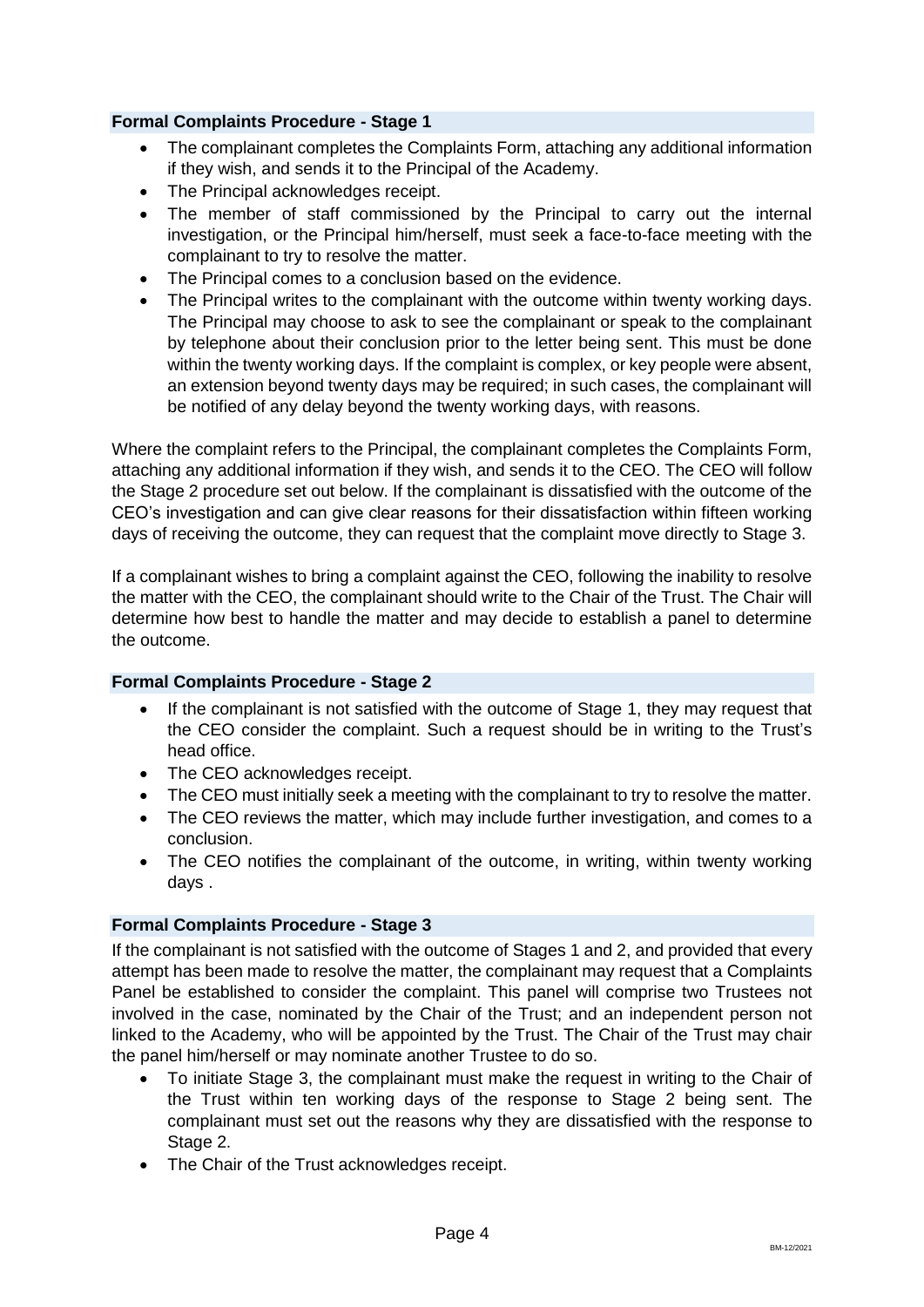- The Chair of the Trust arranges a panel hearing within fifteen working days of receiving the request.
- The Chair of the Trust asks whether the complainant wishes to make a personal presentation to the panel and/or submit additional information. If the complainant chooses to attend the panel, they may be accompanied by one person as a friend or advocate. At the start of the panel hearing, the panel chair will ask in which role the person will be acting.
- The panel hears evidence from all parties concerned and asks questions.
- Following the hearing, the panel adjourns to consider its conclusion.
- The panel chair writes to the complainant, within ten working days of the panel hearing, with the outcome and any recommendation for improving the work/procedures of the Academy/Trust.
- The matter is considered by the Trust to be closed.

If the complainant is still not satisfied, they should follow the complaints procedure on the ESFA website and complete the [complaints form](https://form.education.gov.uk/service/Contact_the_Department_for_Education) which will be considered by the appropriate statutory bodies.

# **5. Notes**

# **Investigating the complaint**

The Principal or CEO may delegate the investigation to an appropriate senior member of staff who has no connection with the complaint, but the resolution of the complaint and a decision about any action to be taken rests with the Principal or CEO. In the cost of a complaint against the CEO, the resolution of the complaint and decision about any action to be taken lies with the Chair of the Trust.

The person/s investigating the complaint must make sure that they:

- Clarify the nature of the complaint and what remains unresolved.
- Establish what has happened so far, and who has been involved.
- Meet with the complainant if the complainant requests a meeting (this may delay an investigation).
- Meet with the complainant or contact them (if clarification or further information is necessary).
- Ascertain what the complainant feels would put things right.
- Maintain an open mind.
- Conduct the investigation, analysing any relevant documents and interviewing those who may be involved and allowing them to be accompanied if they wish.
- Keep written records of the investigation.

The Academy/Trust will retain written records of the investigation at each stage, including notes of all meetings, interviews, discussions and telephone calls.

#### **Resolving the complaint**

At each stage in the procedure, the Academy/Trust will keep in mind ways in which a complaint can be resolved. It may be sufficient to acknowledge that the complaint is upheld in whole or in part. Alternatively, the complaint may not be upheld, and this may be because there is insufficient evidence to substantiate the complaint. To support the resolution of a complaint, it will usually be appropriate to offer one or more of the following: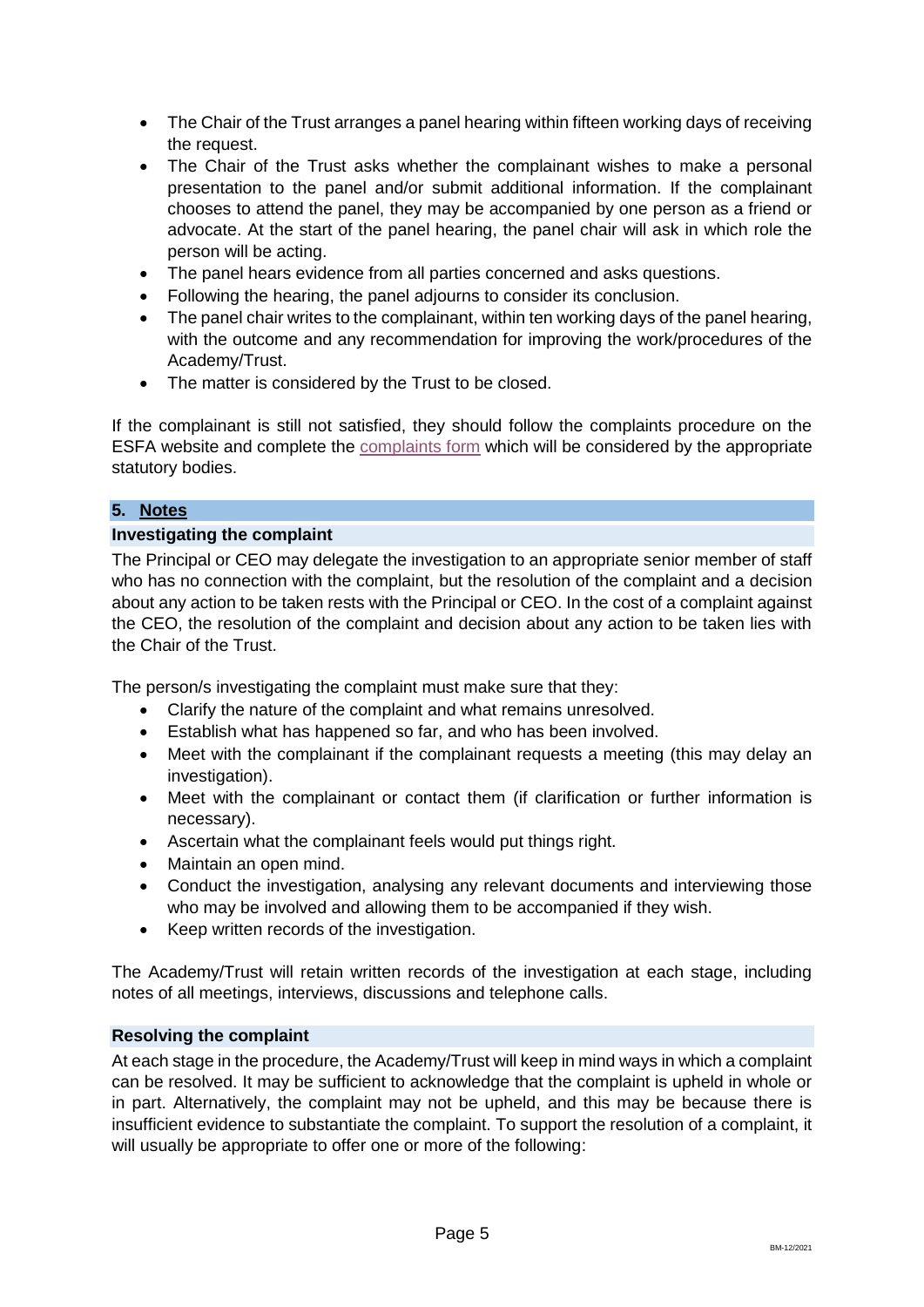- An apology (which does not imply liability).
- An explanation (especially where the complaint is not upheld).
- An admission that the situation could have been handled differently or better.
- An assurance that the incident will not recur.
- An explanation of the steps that have been taken to ensure that it will not recur.
- An undertaking, if necessary, to review policies or procedures in light of the complaint.

Where, as a result of the complaint, the Academy/Trust takes actions that are themselves confidential, it may be necessary to inform the complainant that the matter has been fully investigated and that the appropriate procedures are being followed (for example, where staff disciplinary procedures are being followed). It is the policy of the Trust not to disclose any actions related to its staff resulting from any complaint.

#### **Publication of the complaints policy**

The Complaints Policy is available from the reception office on each Academy site. It is published on each Academy and the Trusts websites. It can also be acquired from the CEO. The Trust will report annually the number of formal complaints made and summarise the outcomes.

#### **Vexatious complaints**

The Trust follows the DfE Best Practice Advice for School Complaints Procedures 2016 in regards to unreasonable complainants. A complaint may be considered unreasonable if the person making the complaint does so either face-to-face, by telephone, or in writing or electronically: maliciously; aggressively; using threats, intimidation or violence; using abusive, offensive or discriminatory language; using falsified information or publishing unacceptable information in a variety of media such as social media websites and newspapers. In such cases, the Academy/Trust will notify the complainant in writing. If the unreasonable behaviour continues, the Academy/Trust reserves the right to suspend its investigation until a satisfactory working relationship can be established. This decision is the responsibility of the Chair of the Trust. The Trust may choose to challenge false accusations through the courts.

#### **Review of Complaints Policy and Procedures**

The Trust constantly seeks to improve its policies and procedures. This document will be reviewed annually. The Board welcomes any suggestions.

#### **Confidentiality**

All complaints will be treated as confidential. Only those members of staff concerned with investigating the complaint will have access to documentation relating to the complaint. No confidential information regarding the investigation will be made available publicly. If any action taken by a member of staff is the subject of a complaint, then that staff member will be advised of the complaint made against them and the details of the complaint.